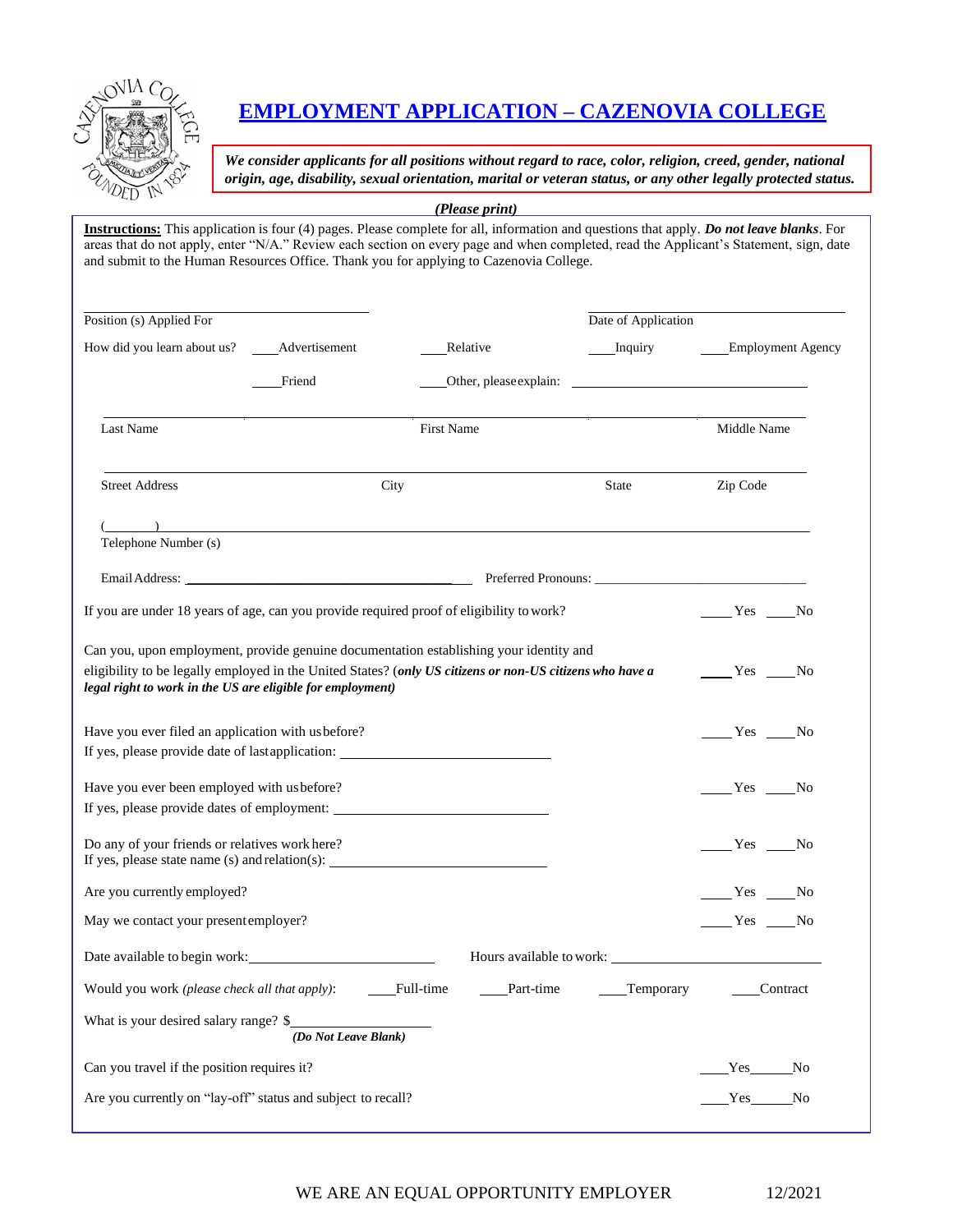### **EDUCATION HISTORY**

|                                                   | <b>Name and Address of</b><br><b>School</b> | <b>Course of Study</b><br>or Major | <b>Circle Last Year</b><br>Completed<br>(please circle) | Diploma and/or<br><b>Degree Earned</b><br>(please circle) |
|---------------------------------------------------|---------------------------------------------|------------------------------------|---------------------------------------------------------|-----------------------------------------------------------|
| <b>Elementary School/</b><br><b>Middle School</b> |                                             |                                    | 45678                                                   | Yes No                                                    |
| <b>High School</b>                                |                                             |                                    | 9 10 11 12                                              | Yes No                                                    |
| <b>Undergraduate School</b>                       |                                             |                                    | 1234                                                    | Yes No                                                    |
| <b>Graduate/Professional</b><br><b>School</b>     |                                             |                                    | 1234                                                    | Yes No                                                    |
| Other (Specify)                                   |                                             |                                    |                                                         |                                                           |

Describe any specialized training, apprenticeship, job-related skills and qualifications that pertain to the position you are applying for:

Describe any job-related training received in the United States military:

List professional, trade, business or civic activities and offices held *(You may exclude membership (s) which would reveal gender, race, religion, national origin, age, ancestry, disability or other protected status)*: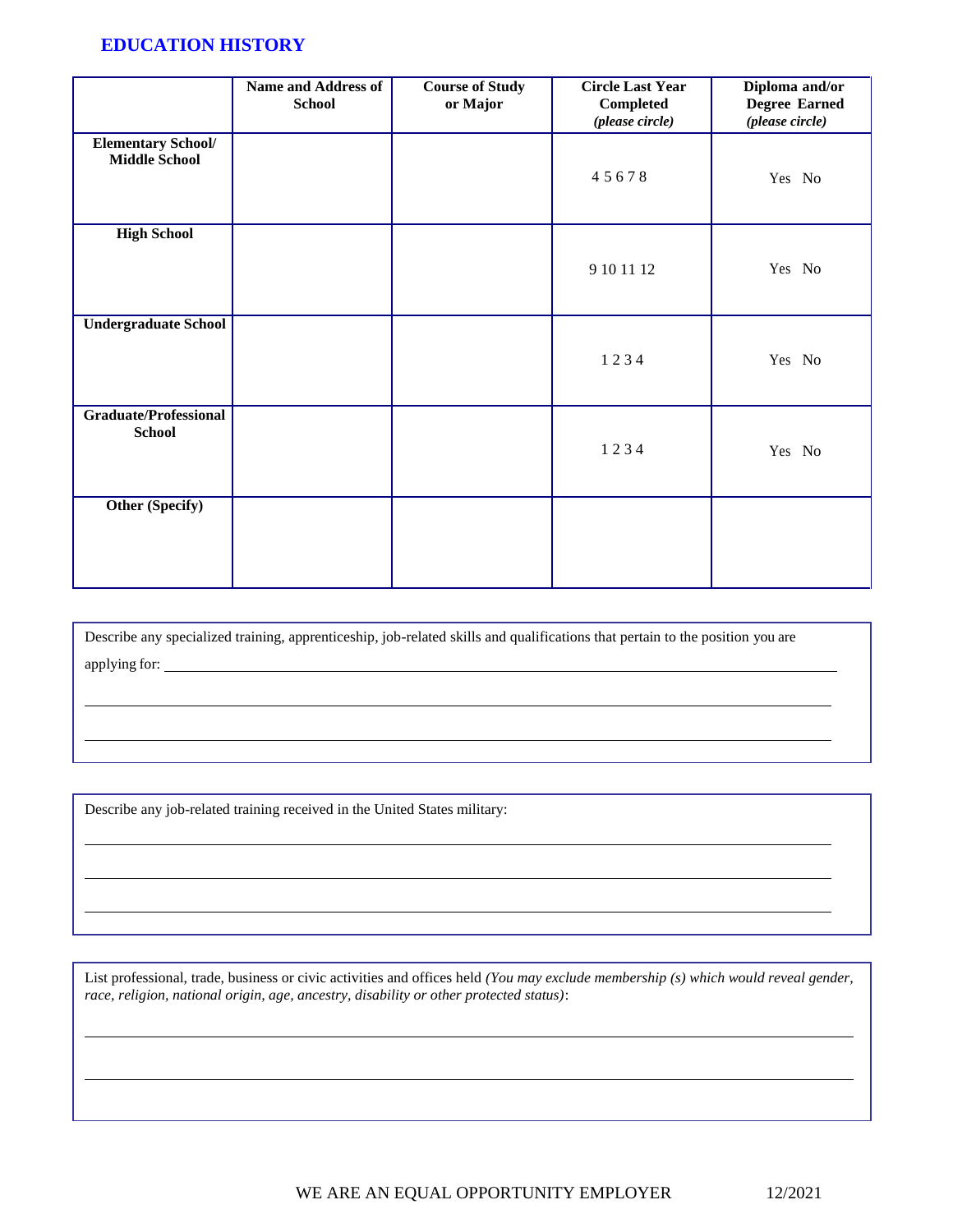# **EMPLOYMENT HISTORY – Please complete fully. Do not leave any blanks. Do not enter "See CV or Resume."**

| Last/Current Employer                                                                                                                                                                                                                                                                                                                                                                                                                                                           | Employer's Address                                                                               |
|---------------------------------------------------------------------------------------------------------------------------------------------------------------------------------------------------------------------------------------------------------------------------------------------------------------------------------------------------------------------------------------------------------------------------------------------------------------------------------|--------------------------------------------------------------------------------------------------|
| $(\hskip-6pt\hskip-6pt\hskip-6pt\hskip-6pt\hskip-6pt\hskip-6pt\hskip-6pt\hskip-6pt\hskip-6pt\hskip-6pt\hskip-6pt\hskip-6pt\hskip-6pt\hskip-6pt\hskip-6pt\hskip-6pt\hskip-6pt\hskip-6pt\hskip-6pt\hskip-6pt\hskip-6pt\hskip-6pt\hskip-6pt\hskip-6pt\hskip-6pt\hskip-6pt\hskip-6pt\hskip-6pt\hskip-6pt\hskip-6pt\hskip-6pt\hskip-6pt\hskip-6pt\hskip-6pt\hskip-6pt\hskip-6pt\hskip-$                                                                                              | Job Title                                                                                        |
| Telephone Number                                                                                                                                                                                                                                                                                                                                                                                                                                                                |                                                                                                  |
| Supervisor                                                                                                                                                                                                                                                                                                                                                                                                                                                                      | Reason for Leaving                                                                               |
| From $\qquad \qquad$ to $\qquad \qquad$ to $\qquad \qquad$                                                                                                                                                                                                                                                                                                                                                                                                                      |                                                                                                  |
| Dates Employed                                                                                                                                                                                                                                                                                                                                                                                                                                                                  |                                                                                                  |
|                                                                                                                                                                                                                                                                                                                                                                                                                                                                                 |                                                                                                  |
|                                                                                                                                                                                                                                                                                                                                                                                                                                                                                 |                                                                                                  |
|                                                                                                                                                                                                                                                                                                                                                                                                                                                                                 |                                                                                                  |
|                                                                                                                                                                                                                                                                                                                                                                                                                                                                                 | ,我们也不会有什么。""我们的人,我们也不会有什么?""我们的人,我们也不会有什么?""我们的人,我们也不会有什么?""我们的人,我们也不会有什么?""我们的人                 |
| Previous Employer                                                                                                                                                                                                                                                                                                                                                                                                                                                               | Employer's Address                                                                               |
|                                                                                                                                                                                                                                                                                                                                                                                                                                                                                 |                                                                                                  |
| $\overline{(\hspace{.1cm}\cdot\hspace{.1cm} \cdot \hspace{.1cm} \cdot \hspace{.1cm} \cdot \hspace{.1cm} \cdot \hspace{.1cm} \cdot \hspace{.1cm} \cdot \hspace{.1cm} \cdot \hspace{.1cm} \cdot \hspace{.1cm} \cdot \hspace{.1cm} \cdot \hspace{.1cm} \cdot \hspace{.1cm} \cdot \hspace{.1cm} \cdot \hspace{.1cm} \cdot \hspace{.1cm} \cdot \hspace{.1cm} \cdot \hspace{.1cm} \cdot \hspace{.1cm} \cdot \hspace{.1cm} \cdot \hspace{.1cm} \cdot \hspace{.1cm$<br>Telephone Number | Job Title                                                                                        |
| Supervisor                                                                                                                                                                                                                                                                                                                                                                                                                                                                      | the control of the control of the control of the control of the control of<br>Reason for Leaving |
|                                                                                                                                                                                                                                                                                                                                                                                                                                                                                 |                                                                                                  |
| Dates Employed                                                                                                                                                                                                                                                                                                                                                                                                                                                                  |                                                                                                  |
|                                                                                                                                                                                                                                                                                                                                                                                                                                                                                 |                                                                                                  |
|                                                                                                                                                                                                                                                                                                                                                                                                                                                                                 |                                                                                                  |
|                                                                                                                                                                                                                                                                                                                                                                                                                                                                                 |                                                                                                  |
|                                                                                                                                                                                                                                                                                                                                                                                                                                                                                 |                                                                                                  |
| Previous Employer                                                                                                                                                                                                                                                                                                                                                                                                                                                               | Employer's Address                                                                               |
|                                                                                                                                                                                                                                                                                                                                                                                                                                                                                 |                                                                                                  |
| Telephone Number                                                                                                                                                                                                                                                                                                                                                                                                                                                                | Job Title                                                                                        |
| Supervisor                                                                                                                                                                                                                                                                                                                                                                                                                                                                      | Reason for Leaving                                                                               |
|                                                                                                                                                                                                                                                                                                                                                                                                                                                                                 |                                                                                                  |
| From to to the same state of the same state of the same state of the same state of the same state of the same state of the same state of the same state of the same state of the same state of the same state of the same stat<br>Dates Employed                                                                                                                                                                                                                                |                                                                                                  |
|                                                                                                                                                                                                                                                                                                                                                                                                                                                                                 |                                                                                                  |
|                                                                                                                                                                                                                                                                                                                                                                                                                                                                                 |                                                                                                  |
|                                                                                                                                                                                                                                                                                                                                                                                                                                                                                 |                                                                                                  |
|                                                                                                                                                                                                                                                                                                                                                                                                                                                                                 |                                                                                                  |